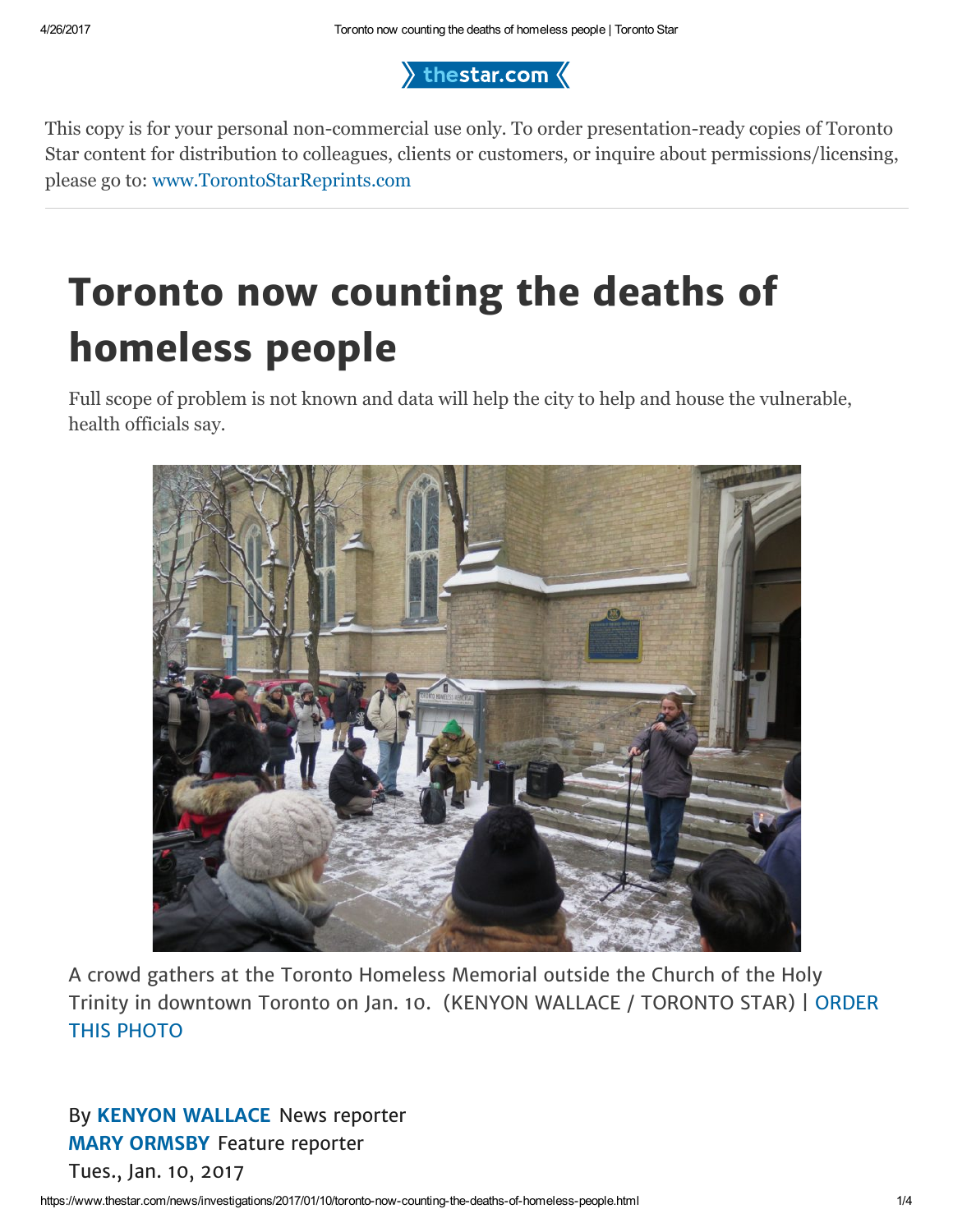Toronto's top public health official says the city's new program to track all homeless deaths will provide invaluable data to better assist and house vulnerable populations.

"The full scope of this problem has been unknown," said Dr. Barbara Yaffe, Toronto's Acting Medical Officer of Health, speaking at the Church of the Holy Trinity.

"What we needed was information from the many health and social service agencies which work closely with individuals experiencing homelessness or who are marginally housed."

The initiative, which began Jan. 1, was officially launched Tuesday with a press conference at the church, the site of the Toronto Homeless Memorial where an unofficial list is kept of more than 800 GTA homeless people who died since the mid-1980s.

The tracking system will collect information such as age, gender, unofficial cause of death and the location of the death, and whether the deceased is of indigenous heritage, said Yaffe. Names will be kept confidential.

Until now, the city has only tracked the deaths of people who lived in city-administered shelters.

The initiative comes 11 months after a Star [investigation](https://www.thestar.com/news/insight/2016/02/21/ontarios-uncounted-homeless-dead.html) found that the province and most Ontario municipalities have no mandate to track homeless deaths comprehensively.

The investigation revealed that the Office of the Chief Coroner does not record all homeless deaths, nor is there any provincial registry to which hospitals, shelters and social agencies can report deaths that these are aware of.

Spurred by the Star's investigation, Toronto Councillor Paul Ainslie tabled a [motion](https://www.thestar.com/news/city_hall/2016/04/01/city-council-votes-to-track-homeless-deaths-following-star-investigation.html) that passed at city hall in April asking city staff to gather data on the deaths of homeless people in an effort to tackle the problem.

Speaking to reporters Tuesday, Ainslie said the information is "the tool we need to begin influencing decision-making at all levels of government to bring purposeful policies and legislation to help the homeless and sick who live on the streets of Toronto.

"The collection of data is significant in effecting how governments work cohesively to address the issues and provide the very necessary supports required to prevent the unfortunate circumstances of our homeless dying on Toronto streets," Ainslie said.

The expanded program will not require additional money as public health staff "will absorb" the data-collection duties, Yaffe added.

She noted there were 30 shelter-related deaths in 2016, "but we know this is an underestimate, for sure."

Yaffe said that Toronto Public Health will work with around 200 partners, such as hospitals, community health centres and shelters, so "we will be able to more fully measure the scope and